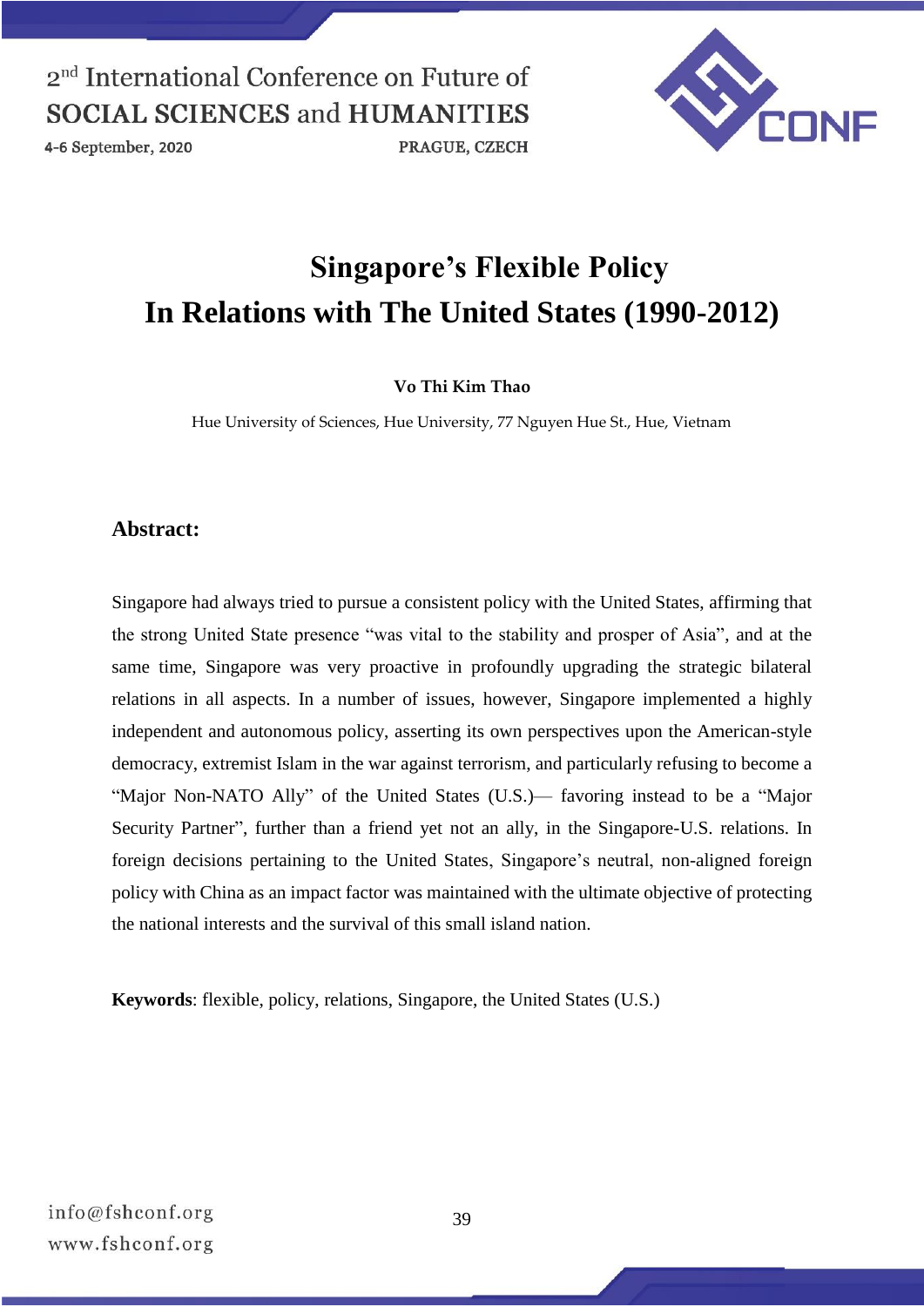

4-6 September, 2020



### **Introduction:**

Ultimately each nation's foreign policy has three basic objectives: security, growth and promotion of impact worldwide. Singapore in its bilateral relation with the United States (U.S.) had pursued a "flexible and pragmatic" foreign policy, in line with regional and international changes. The U.S. had seen Singapore as a strategic partner in Southeast Asia—a critical region—for the sake of hegemony and military deployments, while Singapore needed a powerhouse capable of supporting it—a small island nation—to protect the country, accelerate the industrialization process, develop the economy thereby enhance Singapore's position in the region.

Singapore has many limits in terms of size, population, and natural resources; however, its geo-economically and geo-politically critical location in Southeast Asia had always made Singapore a strategic focus of the major powers. Aware of its own pros and cons, Singapore had unfailingly presented itself as a helpful partner who played an essential and timely role in the U.S. military deployments in Southeast Asia. Singapore had implemented a consistent policy with the United States, asserting that the United States "plays a vital role in the stability and prosperity of Asia" [14, p.50]. Despite its so-called pragmatic policy in relations with the United States, Singapore managed to defend its national views on several issues discussed between the two countries, and the Singaporean government had made a number of independent and autonomous decisions. It can be observed that Singapore had a very specific national development strategy first and foremost based on its national interests and its people. All policies, strategies and actions were for the ultimate purpose of ensuring the survival of the island as an independent and sovereign nation. As a result, Singapore had obtained a miraculous takeoff, rising to stand among the developed countries. This was a typical example from which Vietnam could learn how to make its foreign policy in the current process of extensive international integration.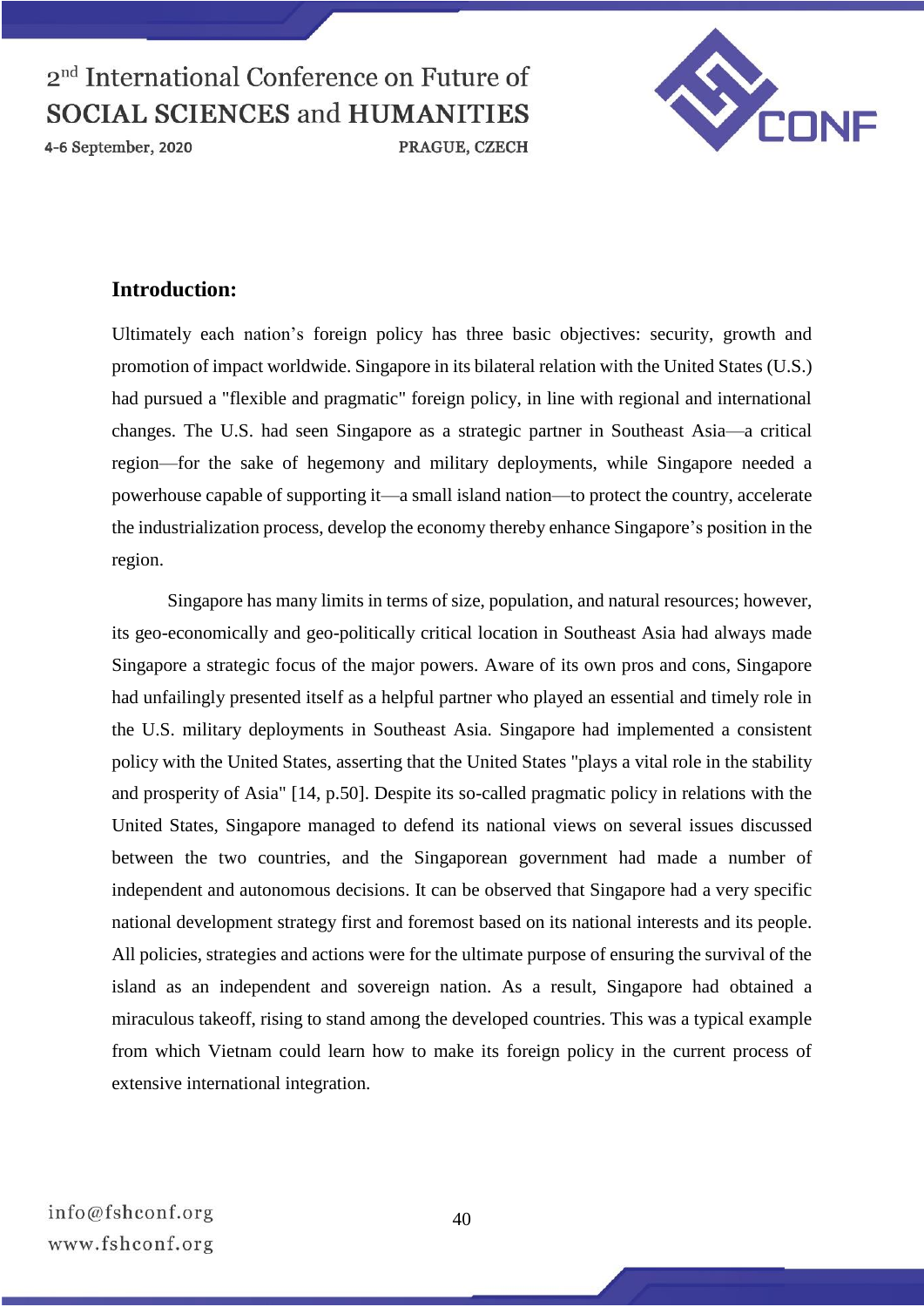4-6 September, 2020



### **Singapore's independence and autonomy in relations with the United States regarding the issues of human rights and democracy:**

PRAGUE, CZECH

In February 1995, the U.S. government announced the "intervention and expansion strategy" with an overall aim of promoting all aspects of the American power, keeping its world leadership going on in order to establish Pax - Americana—American-style peace, and making American values widely known to the world.

This revealed that security and defence were no longer the only strategic priority in Southeast Asia and that human rights and democracy had become the leading concern of the U.S. government. When its strategic priorities changed, the U.S. pressured other countries, including its allies and close partners, into political reform and the application of liberal democracy with respect for human rights according to European-American standards. The U.S. and Western nations also attached democratic reform to foreign aids in the recipient countries.

Meanwhile several U.S. human rights organizations criticized Singapore for its selective media censorship and strict enforcement of the Domestic Security Act. According to U.S. Ambassador David Adelman, although elections were free and fair in Singapore, the Singaporeans were entitled to an open political system with more opposing views [2]. It was claimed in the U.S. State Department's 2012 Country Reports on Human Rights Practices that the People's Action Party (PAP) in Singapore had maintained its political dominance by imposing restraints on the political election activities of its opposition parties [5, p.4]. Political graffiti activities, such as symbolic paintings, slogans, banners, or posters, were prohibited under the Vandalism Act [10, p.7]. Singapore also ranked 149/179 in the 2013 World Press Freedom Index [4, p.51].

Among its allies and close partners, Singapore and Malaysia were the first two countries to resist the U.S. pressure in terms of democracy and human rights. It was pointed out by Lee Kuan Yew that the Confucian teachings in China, Japan, Korea, Singapore, and Vietnam clashed with the Western values of social order and individual rights. He analyzed that the American society valued individualism and that human liberty was the core value protected by the Constitution. Free speech belonged to each individual; even criminals were considered

info@fshconf.org www.fshconf.org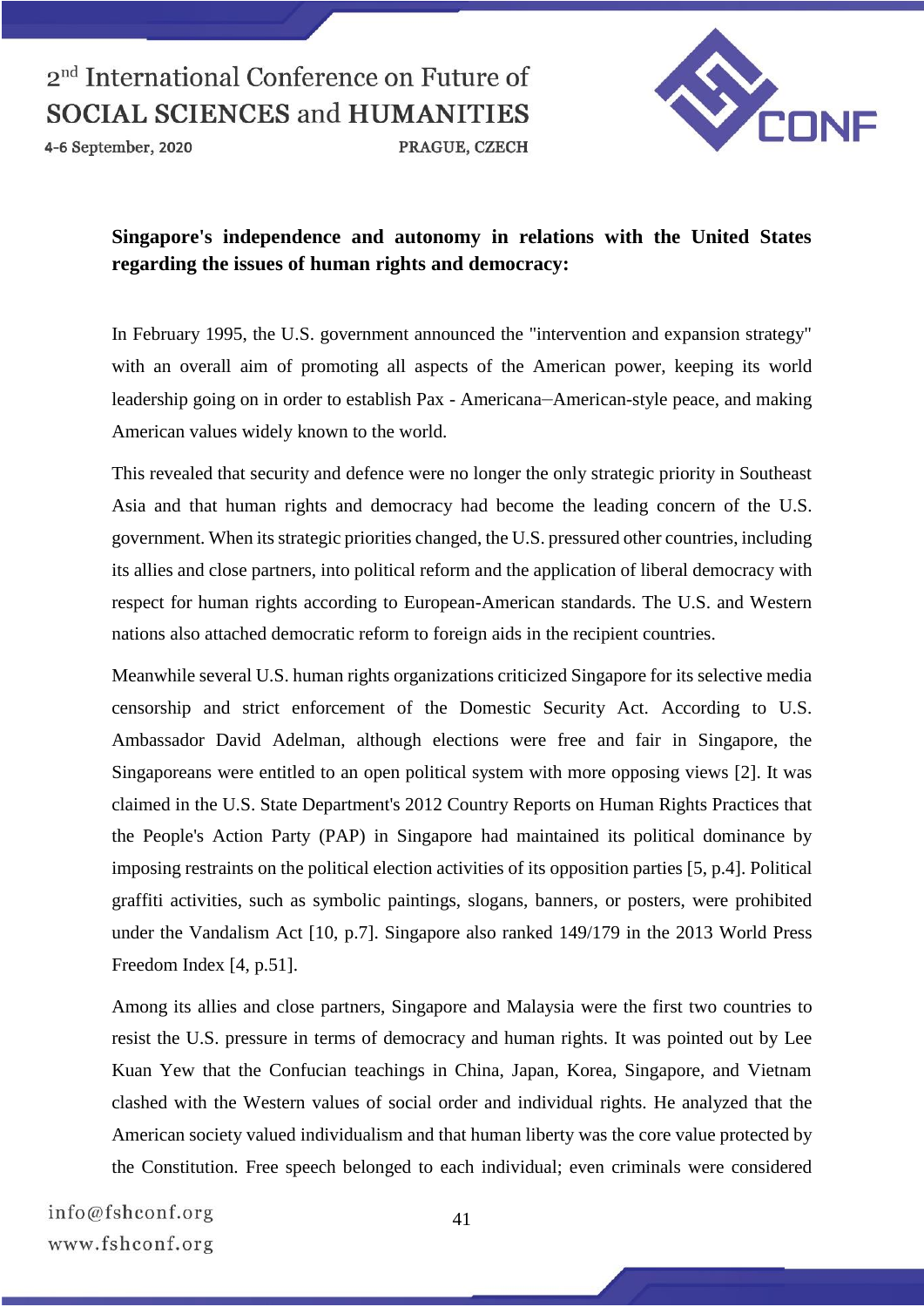

4-6 September, 2020

victims of society in need of rehabilition. On the contrary, in Singapore and Confucius-based Asian countries, individual rights were associated with ccommunity interests, each person was to take responsibility for their actions, and laws were strictly enforced for social security. Singapore saw one ruling party and strict social management as the secret to leadership success. In Singapore, the crime rate had dropped sharply since the 1980s. In 1997, Singapore ranked first in the world in terms of safety [10, p.14]. The citizens' faith in PAP's leadership as well as the miraculous development of this island nation had helped PAP to win election after election and continue its leadership ever since Singapore was founded until now.

This analysis had led the leaders of Singapore to believe that crime, punishment and the role of the government in Europe could not be perceived the same as in Asia. Prime Minister Lee Kuan Yew in an interview with Time Magazine, Foreign Affairs decried Americans' attempt to "foist their system indiscriminately on societies in which it will not work" [10, p.11].

There were a number of reasons why Singapore had demonstrated such an independent and resolute attitude towards the United States as regards democracy and human rights. The natural, geographic, economic and strategic characteristics of the Singaporean society were unlike any other nations, even such small ones as Denmark or New Zealand. Given its small size, small but multiracial population, scarce resources, scattered terrain, and strategic location in the interests of major countries and neighboring countries, Singapore needed a compact but effective system of government based upon discipline and, more importantly, upon its people's belief in the state apparatus. Therefore, Singapore's political system could not be "free", "opposing", "open", and "politically competitive" in the Western style. Singapore must avoid two extremes—either military generals or the opposition ruled—since both of them would lead to the fall if the nation. A weak government would mean the end of Singapore. "Democracy for Singapore is an adjustment mechanism to meet the needs of the country." As Lee Kuan Yew once said, "what a country needs to develop is discipline rather than the Western-style democracy." This debate over democracy and human rights lasted throughout the 1990s.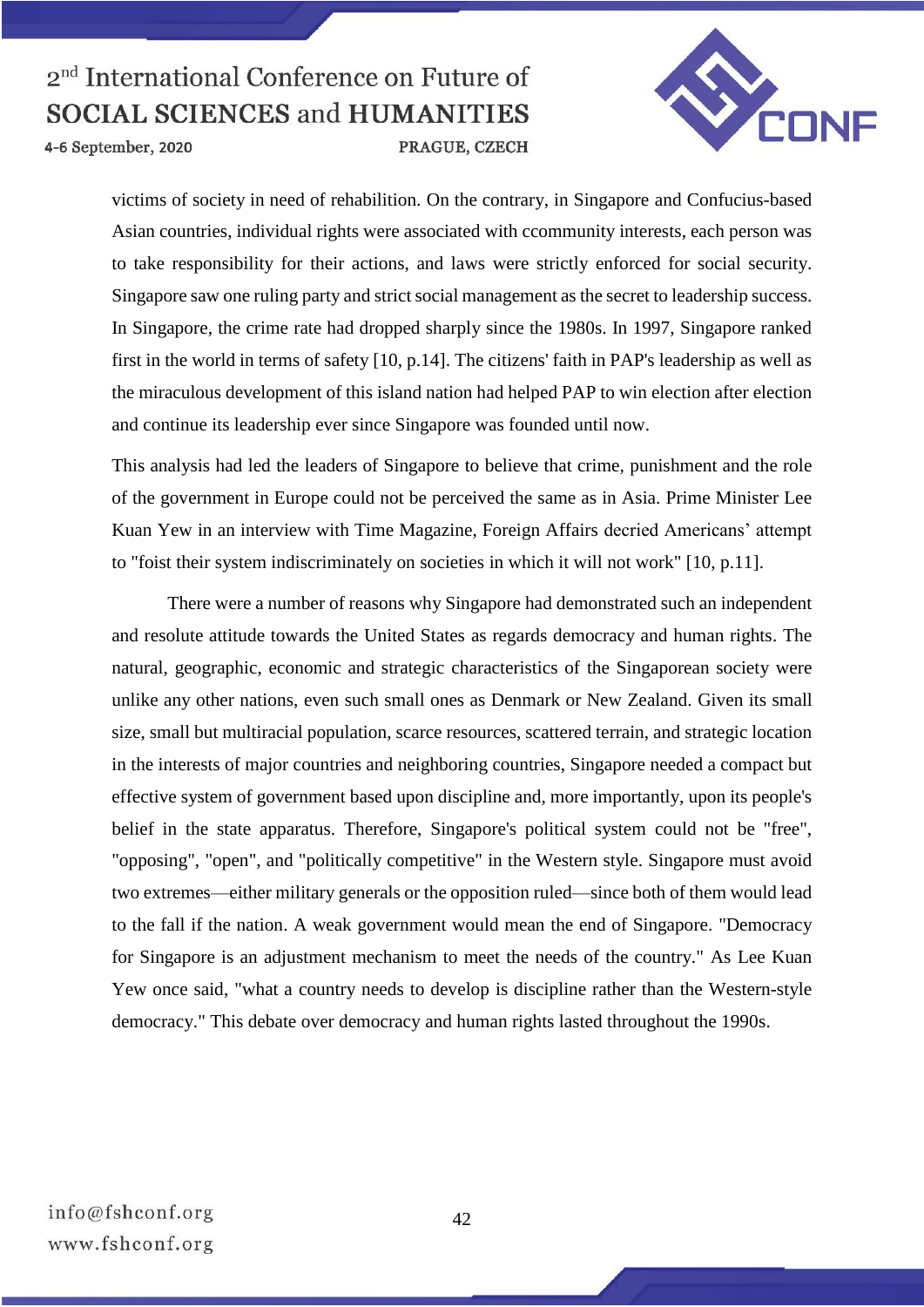4-6 September, 2020



#### **Singapore's refusal to become a non-NATO ally of the United States (2003)**

Singapore and the United States had established close ties in most aaspects of national defense and security:

PRAGUE, CZECH

- Use of military bases and military deployments: Shortly after the U.S. was forced to withdraw its troops from the Philippines' Subic Base in the late 1980s and early 1990s (the America's last one in Southeast Asia then), Singapore opened the door for the U.S. to use its own military bases and continue the American presence in the region. In 2000, Changi Naval Base was inaugurated in Singapore and had since been regarded as a major base of the U.S. military [9, p.215]. Singapore also became an important hub for the U.S. troops during the Middle East Wars of 1990 and 2003. In 1991, Singapore allowed the U.S. to relocate its headquarters of the Commander, Logistics Group Western Pacific (COMLOG WESTPAC) to Singapore, where it could moderate joint drills throughout Southeast Asia.

- Bilateral joint exercises between Singapore and the U.S. with many countries: Since 1995, Singapore has been a center for joint exercises between the USN's Seventh Fleet and Southeast Asian nations (commonly known as CARAT), planned and managed by COMLOG WESTPAC. In 2000, the Singaporean army participated in the Cobra Gold major exercise, formerly known as the joint exercise of the U.S.-Thailand [15].

- Singapore as a pioneer in supporting U.S. policies and initiatives: Under any circumstances, Singapore contended that the U.S. had every reason to start the Iraq war, even though no mass murder weapons had been found in Iraq. Singapore was the first country in the region to strongly support all security initiatives launched by the U.S., first of all the Proliferation Security Initiative (PSI), which in agreement with the U.S. seized all ships carrying cargoes that could be used for producing chemical weapons or rockets.

- The Memorandum of Understanding (MoU) was signed in 1990 and followed by the 2003 Strategic Framework Agreement (SFA) for a closer defense and security partnership between Singapore and the United States in most fields: use of military bases, joint drills, equipment supply for the Singapore military forces, cooperation in training and researching national defence technology... [1, p.11]

The overview of collaborative activities above had shown how proactive Singapore was in info@fshconf.org 43 www.fshconf.org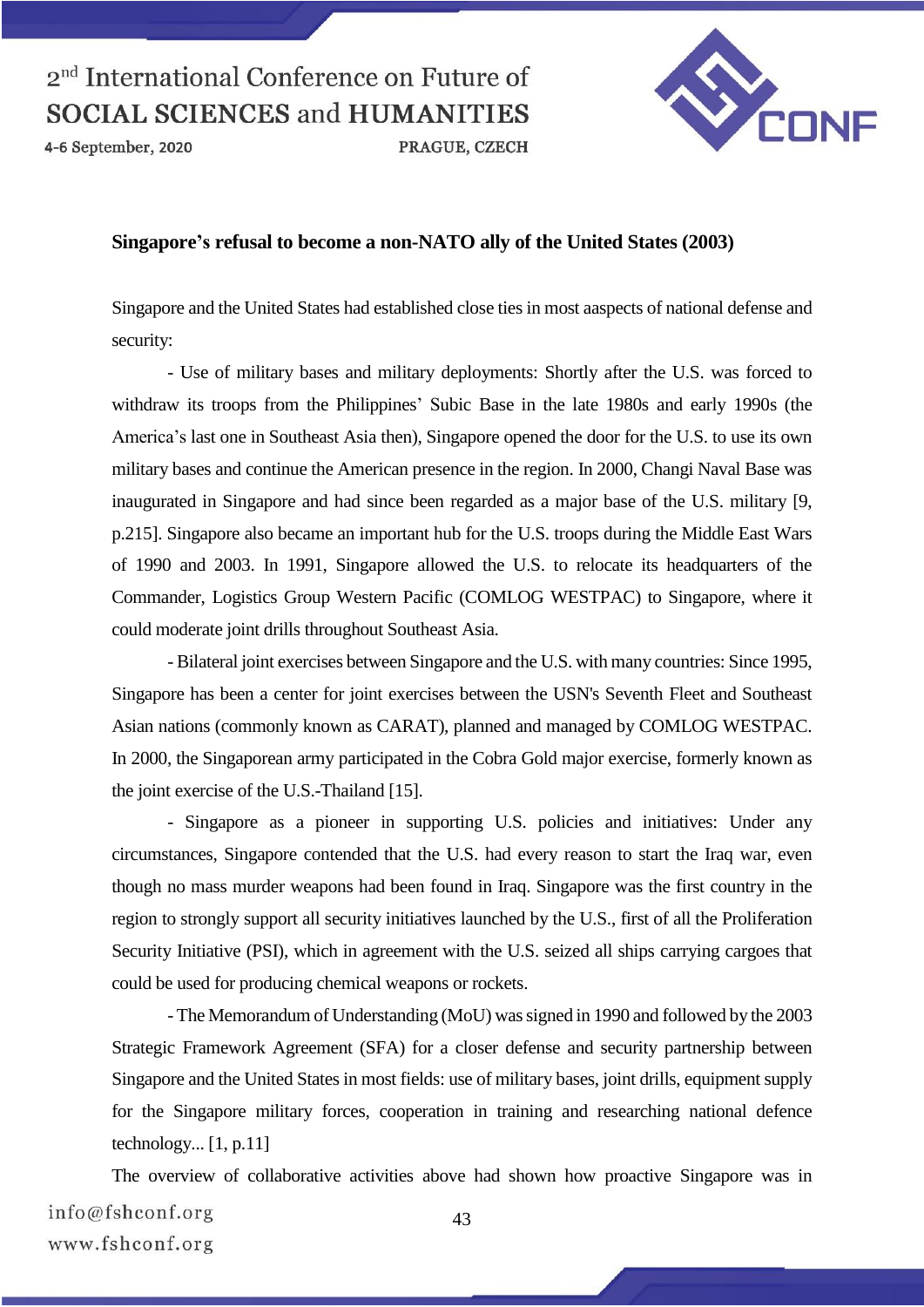

4-6 September, 2020

advancing its U.S. ties and increasingly tightening the strategic partnership. Singapore's relational strengthening because of the American role in the regional security and the benefits of bilateral relations, nevertheless, did not mean that Singapore would be on the U.S. side in any case. In the context of the strong economic rise of China, whose ambition was to enhance both its hard and soft power, along with Japan and India's rapid growth, the progress in global relations was very unpredictable. Meanwhile, if Singapore agreed to become a major non-NATO ally of the U.S., it would indicate that Singapore chose to take sides with the U.S. against China and other socialist countries, and then Singapore's economic benefits in its partnership with China would seriously suffer should there be any conflict or tension in the "sensitive" relations between these two powers. In 2003, Singapore therefore refused the U.S. request for its Major Non-NATO Ally status, which had been approved by the Philippines and Thailand, and the two countries had formally became U.S. allies through prior agreements [15]. Obviously Singapore was very flexible in its foreign relations; although it was not, by definition, a major non-NATO ally of the U.S., Singapore could still enjoy almost all of the benefits of being a U.S. strategic ally in Southeast Asia and effectively exploit the substantial profits that came with its bilateral defence and security relations with the United States.

### **Singapore as a major security partner (SFA), more than a friend yet not an ally**

In October 2003, Singaporean Prime Minister Goh Chok Tong and U.S. President George W. Bush negotiated on the Strategic Framework Agreement for a Closer Cooperation Partnership in Defence and Security (SFA), amidst the war against terrorism launched on a global scale. It was not until July 2005 that SFA was officially signed after a complicated negotiation process. SFA held special significance in Singapore-U.S. relations, having truly made a turning point and upgraded Singapore-U.S. relations to a "new level" that was more extensive [5, 3].

With reference to the nature of SFA, the two sides had perceived each other as "a major security partner, further than a friend yet not an ally". This wordplay stemmed from the Singaporean perspective, in which Singapore asserted its commitment to the U.S. in all aspects while not bound as an ally. The term "Major Security Cooperation Partner" was first used - according to Singapore's explanation as well as SFA's content - to be "suitable for the post-Cold War era";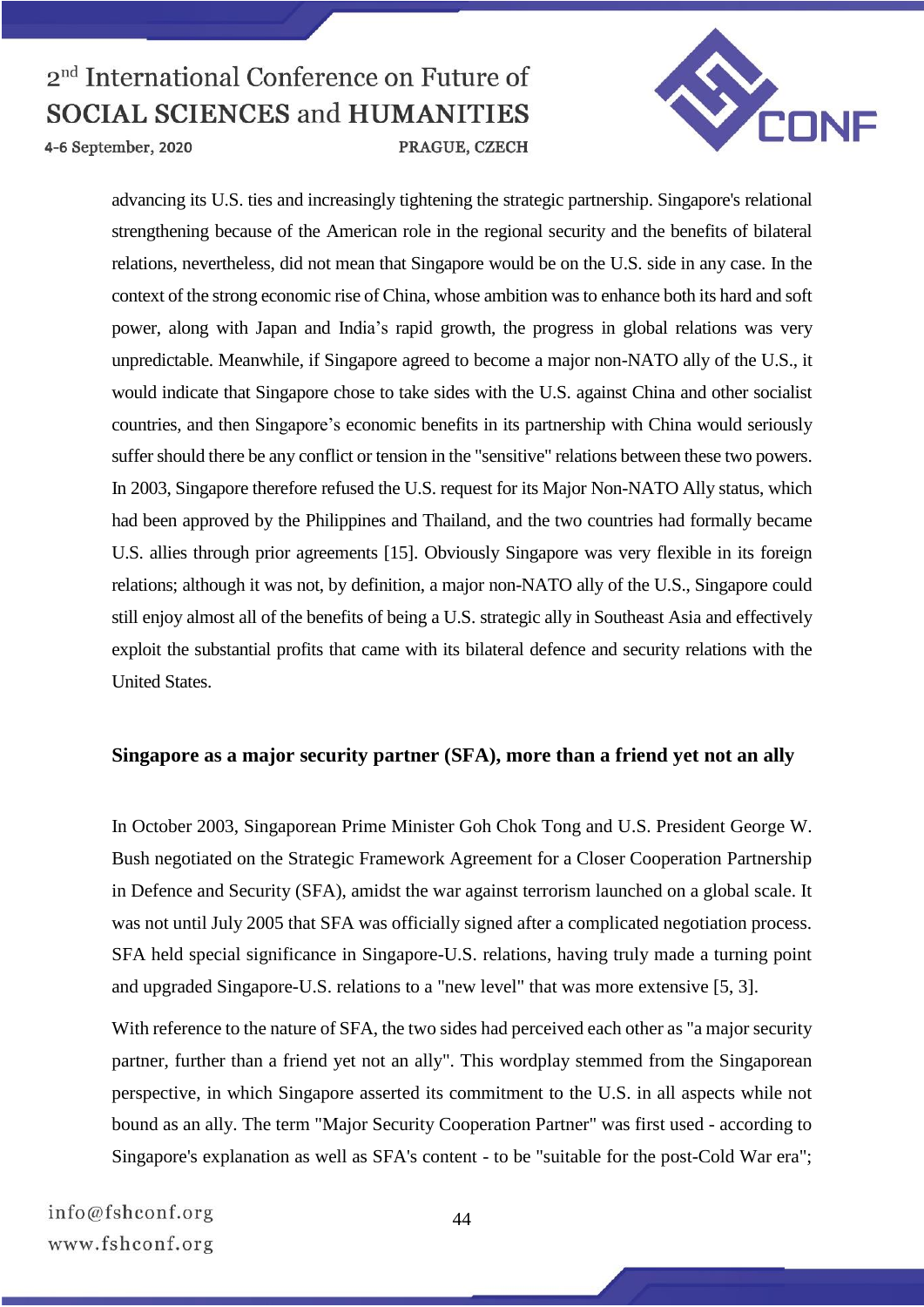4-6 September, 2020



whereas "alliance" having always targeted at another country would "no longer be suitable" in today's international partnerships.

PRAGUE, CZECH

The clever word use in naming Singapore-U.S. official relationship in the SFA acted as Singapore's refusal to become a major non-NATO ally of the United States. In parallel with affirming and enhancing its bilateral relations with the America, Singapore wanted to pursue an open, neutral, non-aligned policy so that it could establish relationships with other countries at the same time.

With the signing of SFA, Singapore would also like to affirm that whilst it aimed to promote the relations with India, and China in particular, and appreciated China's growth as a prominent event in the early 21<sup>st</sup> century's global relations that benefited Asia, it considered the U.S. indispensable for the development and survival of Singapore and "for the security, harmony and stability in the region". Singapore's philosophy made two sides of a relationship equation: Singapore-China and Singapore-America remained forever immutable; the better on the one side, the better on the other side; and there would be no improvement on the first side at the expense of the second side [9, p.215].

#### **Difference in opinions regarding the war against terrorism**

Since September 2011, the G. Bush administration had modified quite a few crucial points in its "national security strategy"; for instance, it had come to regard anti-terrorism as the first priority in U.S. relations with other countries and consider 9/11 a good opportunity to implement a global plan of "intervention and expansion" with many tough measures.

In the war against terrorism, the U.S. needed allies like Singapore, hence the Singapore-U.S. relations started to flourish. In its worldwide anti-terrorism strategy, America selected Singapore to be the first country in Asia to implement initiatives namely the Regional Maritime Security Initiative (RMSI), Automatic Identification System (AIS) to be installed on merchant ships, Container Security Initiative (CSI), and Proliferation Security Initiative (PSI).

On its part, Singapore was the first Southeast Asian nation to fully support America, yet its idea was to conduct the combat both militarily and ideologically.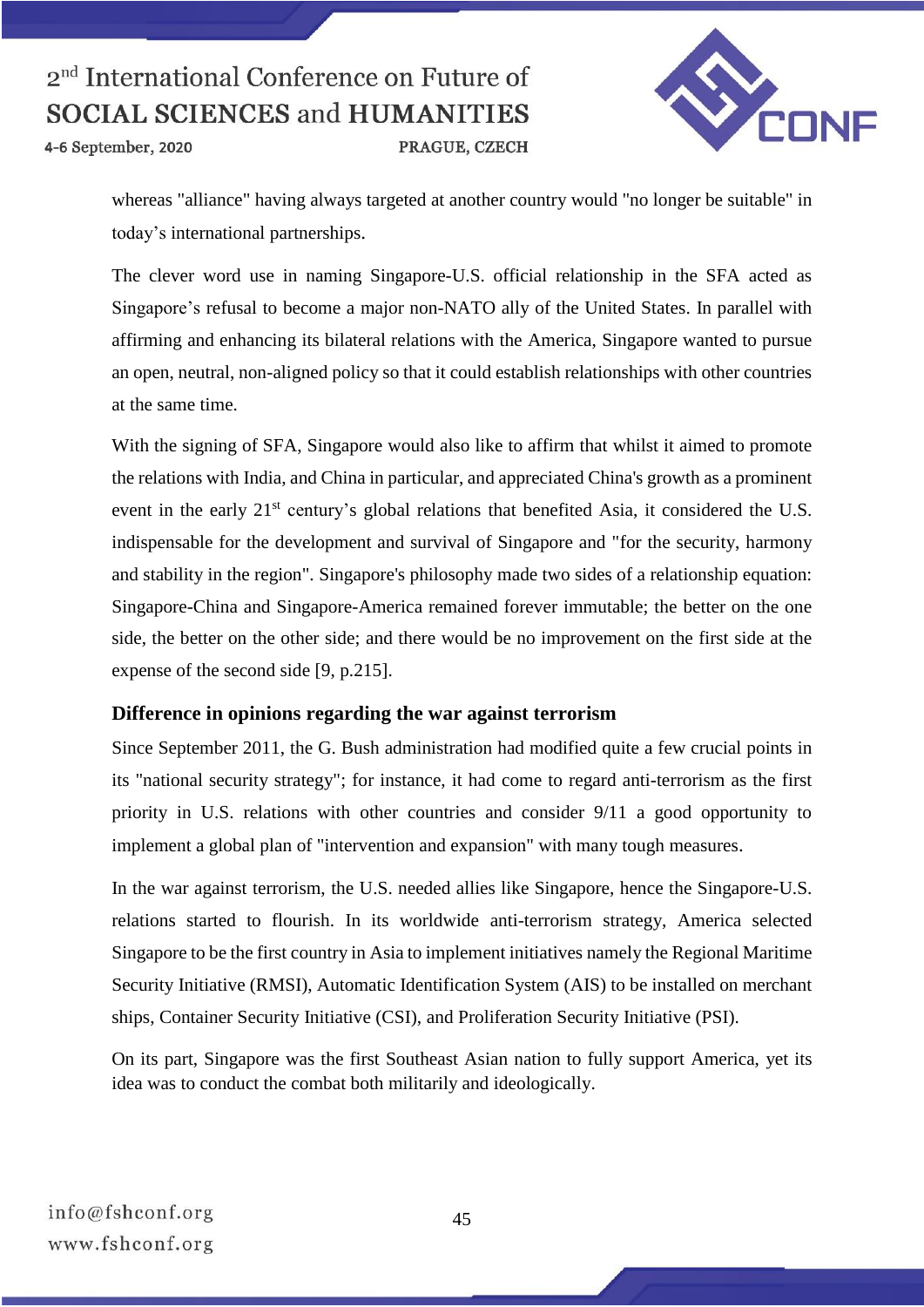

4-6 September, 2020



In his speech to Council on Foreign Relations upon a visit to the U.S. in July 2004, Mr. Goh Chok Tong expressed Singapore's perspective on the battle against terrorism and Islam as follows:

*This brings me to my third and perhaps most important conclusion. Just as the Cold War was an ideological as well as geopolitical struggle, the war against terrorism must be fought with ideas as well as with armies, with religious and community leaders as well as police forces and intelligence services. This ideological struggle is already upon us. The terrorist threat has moved beyond any individual or group. It has become a global menace. Unless we win the battle of ideas, there will be no dearth of willing foot soldiers ready to martyr themselves for their cause…*

*We know that we should work with the moderates and isolate the extremists, but as we seek to separate the wheat from the chaff, we need to recognize that both come from the same plant. How we seek to engage and encourage the Muslim world to fight their ideological battle against extremists must reflect this sensitivity and awareness [12, p.79]*

According to Goh, the extremists must be separated from the vast majority of moderate Muslims and must not be allowed to take advantage of Islam as opposed to the West and to let terrorism become religious confrontation. For that purpose, the U.S. had to promote its comprehensive collaboration with Islamic countries, helping them to develop education and training, to create jobs, and to bring women equality. If the Americans failed to build trust among most Muslims in the world, they would lose the war against terrorism ideologically.

As such, in the presence of 200 officials who had an influential say in the U.S. foreign policy, Mr. Goh Chok Tong publicly voiced Singapore's different opinion as to how the war should be conducted. This proved that Singapore was very "frank" and wise in that it did not follow but never upset the U.S., which would do harm to the relations of the two nations.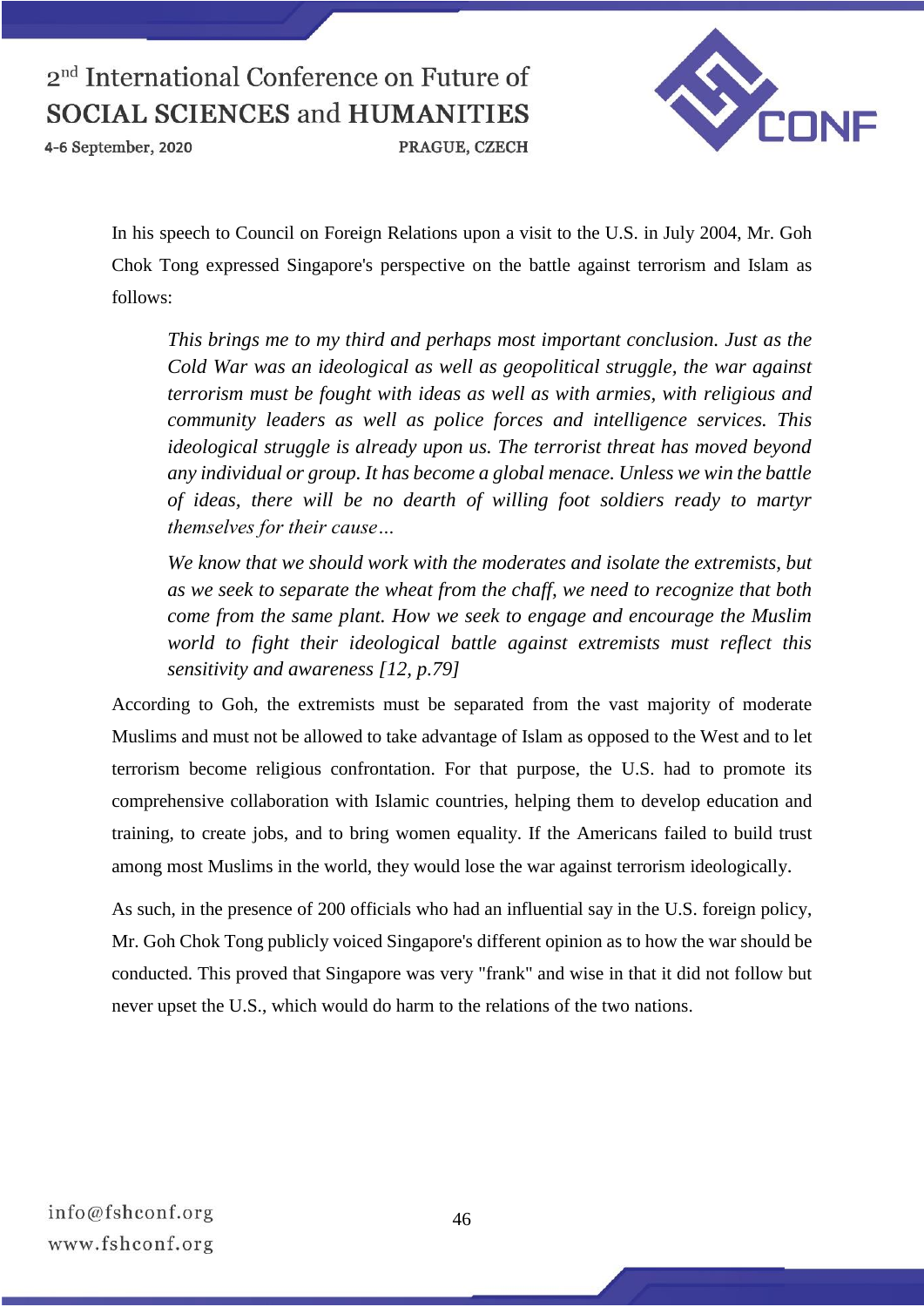

4-6 September, 2020



#### **Several remarks:**

### **- In relations with the United States, Singapore always put its national interests, survival, and development first and foremost:**

As Lee Kuan Yew once said, Singapore could only develop alongside the sustained world order, stability, peace and regional prosperity instead of war and conflict. At the same time, he emphasized that it was vital for Singapore to have 'overwhelming power on its side' [7, p.1]. Its small size and limited natural as well as human resources had urged Singapore to maintain the regional security and stability so as to concentrate on developing its economy, modernizing its military, and cementing its diplomatic impact. It was thus the strategy of Singaporean government to borrow political and military power from the major countries outside of the region, namely the United States [6, p.2].

As Singapore and the U.S. unfailingly shared the same viewpoint of stability, security and prosperity maintenance in Asia, the Singapore-U.S. relationship had come a long way from 1990 to 2012, based on bilateral benefits for the two countries. Consistently Singapore was in favor of the American comprehensive presence in the region for the sake of regional peace and stability while curbing China's powerful rise and limiting current traditional along with nontraditional area security challenges, which, as Singapore always worried, were likely to exert a significant impact on the development, even the survival of Singapore. This relationship was pragmatic, effective, and quite popular among post-Cold War international relations.

It was said that, "There are no permanent enemies, and no permanent allies, only permanent national interests." Singapore had always pursued a foreign policy based upon its national interests and the survival of this island nation. If there were any disagreements with America over international relations, Singapore had always frankly expressed its views, never giving in to principles related to national interests. Singapore was consistent with its independent and autonomous foreign policy with the United States, clearly demonstrating a self-reliant attitude and refusing to deny itself and protect its interests by all means in relations with the major powers.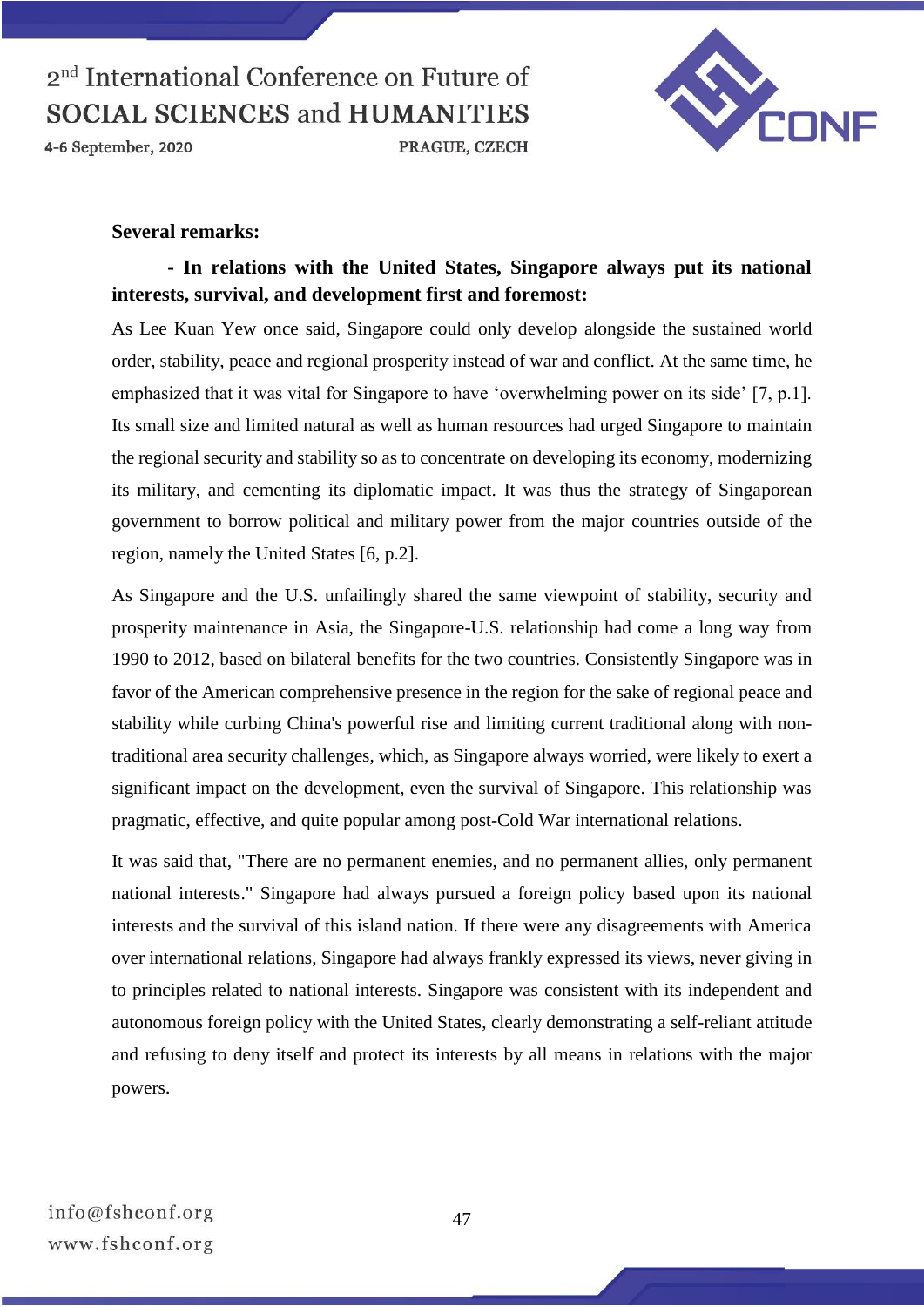

4-6 September, 2020

### **- Singapore's independent and autonomous policy in relations with the United States was influenced by a factor called China:**

PRAGUE, CZECH

In Singapore-U.S. diplomatic political relations, there was a two-way impact factor under the name of China. The increasingly tough strategic confrontation between America and China might divide Southeast Asian nations into opposing sides and put Singapore in an uncomfortable situation. Despite the obvious pro-Western view on many global issues, it was very unlikely that Singapore would take sides with the U.S. against China in any future conflict or crisis (if applicable).

With 78% of its population being Chinese Singaporean in addition to hundreds of thousands immigrants from Mainland China [11], plus its multifaceted ties with China and huge profits from the economic relations with this country, it would be hard for Singapore to fully support the U.S. and turn away from China. Also, the China-Singapore Free Trade Agreement (FTA) was the very first comprehensive one China signed with another Asian nation. At some point, Singapore was China's biggest ASEAN trading partner, whereas China was also Singapore's third largest trading partner in 2008 [7, p.3]. The bilateral trade between the two countries increased from US\$2.9 billion in 1990 to US\$75 billion in 2010 [9, p.212]. Not only were huge economic benefits the main driving force behind Singapore's development but they had become a factor that the Singapore government would have to consider in its policies with America.

Especially when the motive of interest replaced communism in Chinese ideology, most politicians and businessmen in Singapore still found it difficult to see China as a menace. At the same time, Singapore felt that it was vital that it express sensitivity, to some extent, towards its neighboring countries. This explained its consistency with the policy of strengthening Singapore's comprehensive cooperation with America, which had been a bilateral relationship upgraded to further than friendship yet not alliance, along with the fact that Singapore did not accept the U.S. proposal to become a non-NATO ally in 2003. Singapore's objective was to keep a balance between the major countries in the region, in accordance with its founding principle of "impeding the regional domination of any major power". In this tripartite relationship between the U.S. - Singapore - China, needless to say the U.S. still overtook China in Singapore's foreign policy.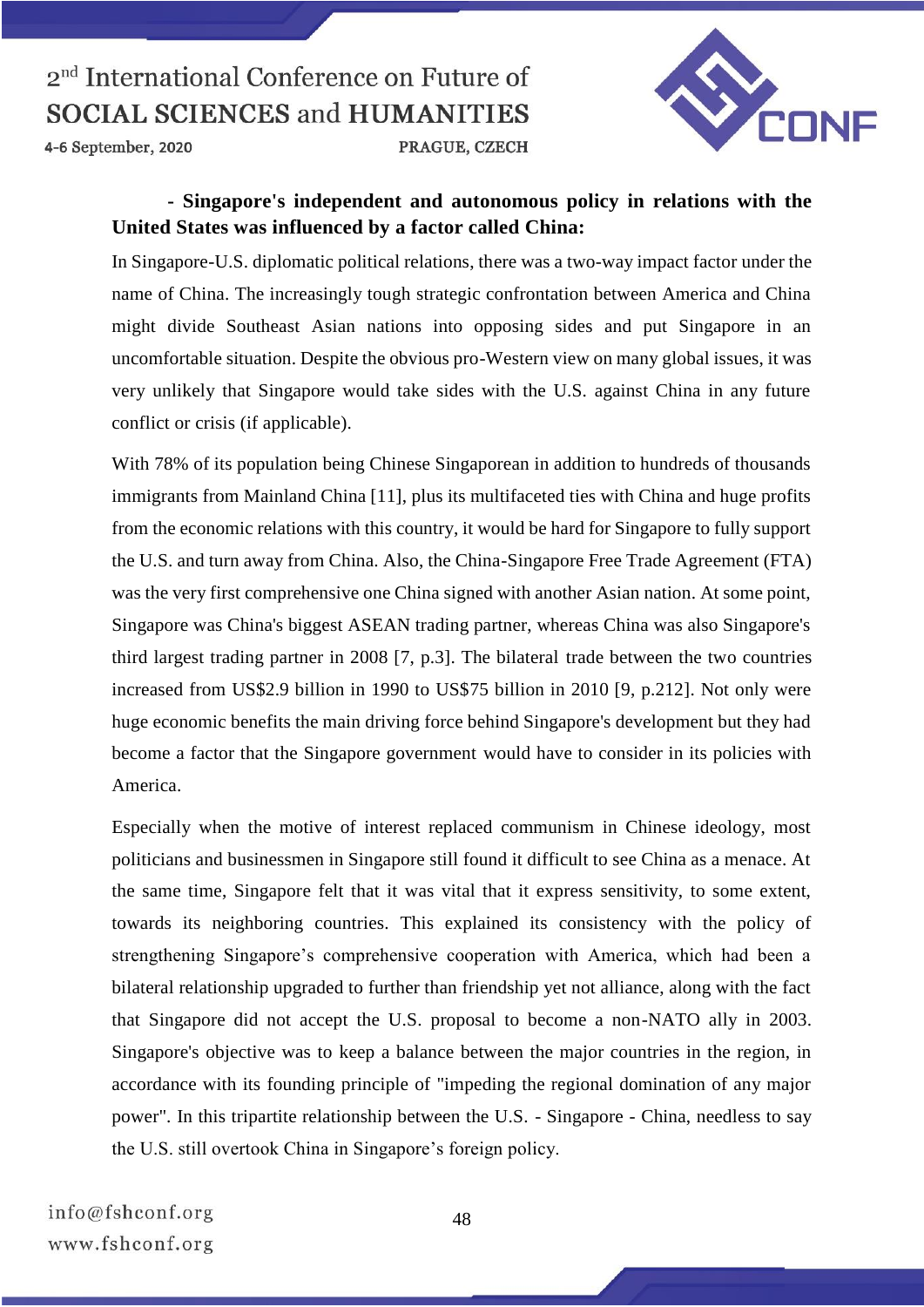

4-6 September, 2020

#### **- Singapore's foreign policy was peaceful, neutral, and non-aligned:**

In a press release when US Vice-President Biden visited Singapore in July, Mr. Lee highlighted that, 'Singapore has been a friend of the United States, and also of India, Japan, China as well as other major powers. And we would like to continue this good friendship with all countries.'

In order to protect itself, Singapore had implemented a policy of balancing its forces with regional and global partners, coupled with a peaceful, neutral, non-aligned foreign policy [16, p.67]. In parallel with remaining in good relations with the neighboring countries, integrating regionally, improving its partnership with China, Singapore had become an important partner to others like the U.S., Japan, and India. This strategy attracted other major powers to engage in the regional stability with America playing an outstanding role.

Despite drawbacks in Singapore-the U.S. relations, their defence relationship had grown closer and closer. Most importantly, Singapore's view was to support the Americans' active presence in the region, which nonetheless did not mean that Singapore would participate in any American attempts against China. Singapore's siding with the U.S. officially and obviously would be damaging to the important and growing relationship with China and other neighboring countries, where there were such crucial political factors as Islamism or skepticism towards America as well as the conceptions of preserving national and regional security with internal resources.

In conclusion, Singapore had been a strategic security partner of the United States but not an ally, making this a very specific relationship that reflected Singapore's flexibility and creativity in its planning and implementation of an independent and autonomous foreign policy.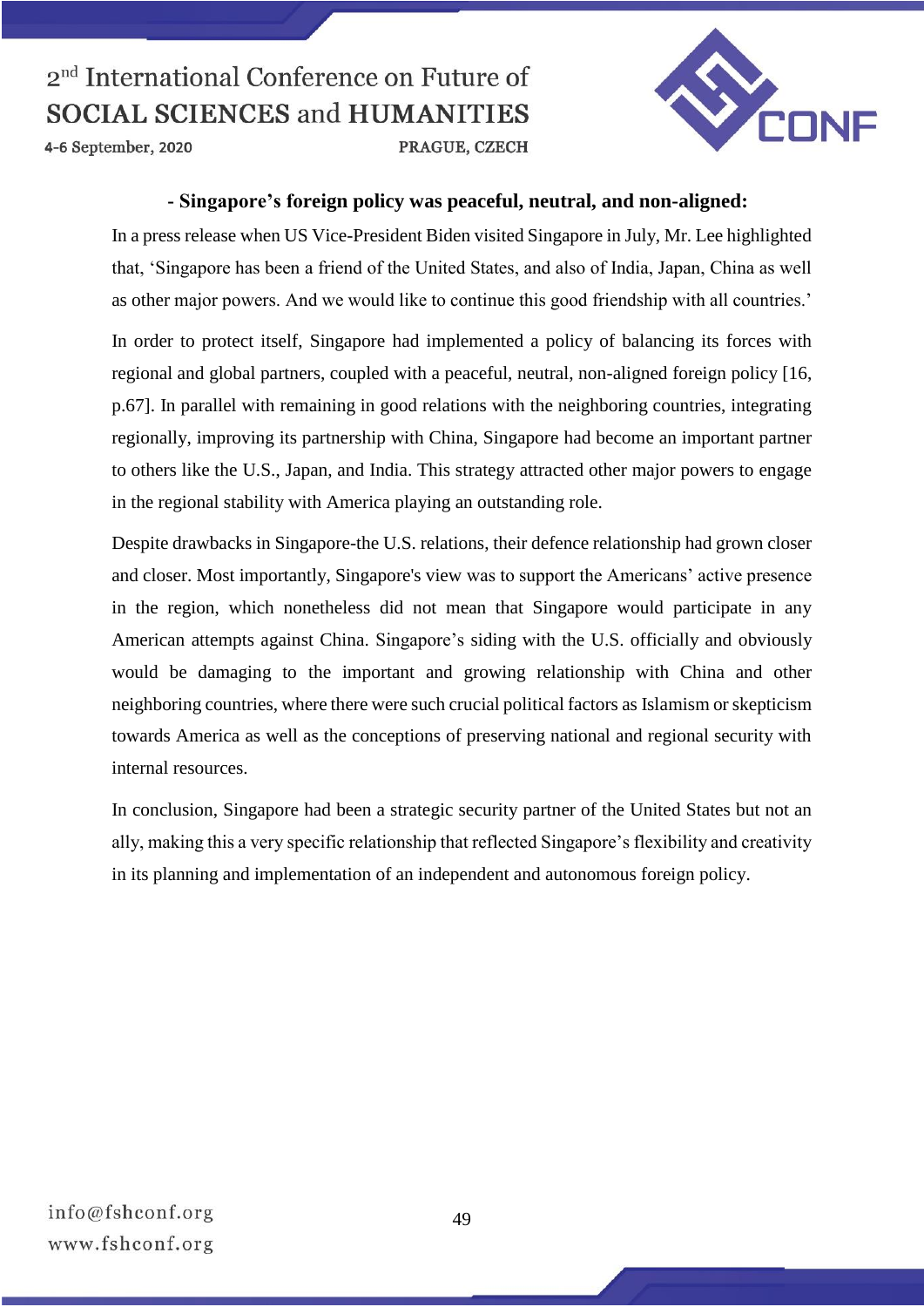4-6 September, 2020

PRAGUE, CZECH



### **References:**

1. Adelman D. I. (2012), The US-Singapore Strategic Partnership: Bilateral Relations Move Up a Weight Class, The Ambassadors Review, tr. 11-14.

2. Adelman D.I. (2011), Reflections on One Year in Office: Singapore and the U.S. Strategic Relationship, Speech Remark at Lee Kuan Yew School of Public Policy, National University of Singapore on September 12, 2011 (Ambassador David I. Adelman).

3. Allison G., Blackwill R.D., Wyne A. (2013), *Lý Quang Diệu bàn về Trung Quốc, Hoa Kỳ và Thế giới*, NXB Thế giới.

4. Avery E.C. (2013), Singapore: Background and U.S. Relations, Current Politics and Economics of South East Asia, Vol 11, No. 1, Nova Science Publishers.

5. Avery E.C. (2013), Singapore: Background and US Relations, Congressional Research Service, CRS Report for Congress - Prepared for Members and Committees of Congress.

6. Center for Security Studies ETH Zurich (2013), Singapore and the US: Security Partners, not Allies, ETH Zurich Department of Humanities, Social and Political Sciences. Truy cập từ https://www.ethz.ch/content/specialinterest/gess/cis/center-for-securitiesstudies/en/services/digital-library/articles/article.html/168339.

7. CPT Cai Dexian (2013), Hedging for Maximum Flexibility: Singapore's Pragmatic Approach to Security Relations with the US and China, *POINTER - Journal of the Singapore Armed Forces*, Vol.39, No.2.

8. Dương Văn Quảng (2007), *Singapore đặc thù và giải pháp,* NXB Chính trị Quốc gia, Hà Nội.

9. Foong K.Y. (2015), Singapore and the Great Powers, Perspectives on the Security of Singapore, the First 50 Years, *World Scientific Series on Singapore's 50 Years of Nation-Building*, National University of Singapore, chapter 12, p. 207-228.

10. Hodson J. (2003), A Case for American Studies: The Michael Fay Affair, Singapore-US Relations, and American Studies in Singapore, American Studies International, Vol. 41, No. 3, tr. 4-31.

*11.* Huxley T. (2012), Singapore and the US: not quite Allies, The Strategist, Publishing by Australian Strategic Policy Institute, 30 Jul 2012, *truy cập từ*  http://www.aspistrategist.org.au/singapore-and-the-us-not-quite-allies/

12. Latif A.I. (2008), *Three Sides in Search of a Triangle: Singapore - America - India Relations*, Chapter 2 Singapore - US Relations – Terrorism, tr. 75-85.

13. Lý Quang Diệu (2001), *Bí quyết hóa rồng, Lịch sử Singapore 1965 - 2000*, NXB Trẻ, TPHCM.

14. Ong K. Y. (2017), Pursuing Mutual Strategic Interests: Lee Kuan Yew's Role in Singapore–US Relations, Reflections, National University of Singapore, tr. 50-55.

info@fshconf.org

www.fshconf.org